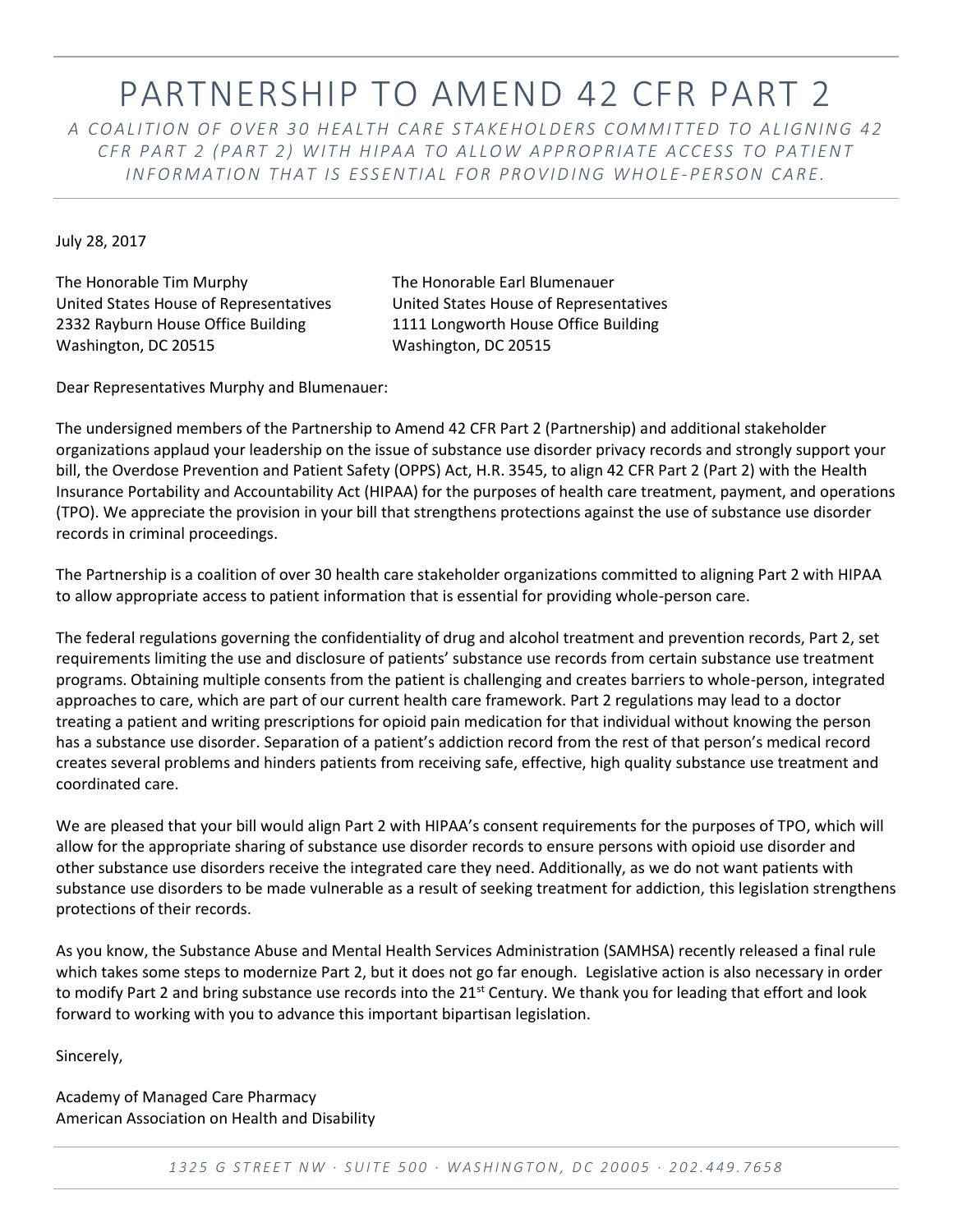American Hospital Association American Psychiatric Association American Society of Addiction Medicine America's Essential Hospitals America's Health Insurance Plans AMGA Association for Ambulatory Behavioral Healthcare Association for Behavioral Health and Wellness Association for Community Affiliated Plans Blue Cross Blue Shield Association The Catholic Health Association of the United States Employee Assistance Professionals Association Global Alliance for Behavioral Health and Social Justice Hazelden Betty Ford Foundation Health IT Now Healthcare Leadership Council/Confidentiality Coalition InfoMC The Joint Commission The Kennedy Forum Mental Health America National Alliance on Mental Illness National Association of Psychiatric Health Systems National Association of State Mental Health Program Directors Netsmart Otsuka America Pharmaceutical, Inc. Premier Healthcare Alliance Smiths Medical Additional Stakeholder Organizations Adventist Health Adventist Health System Aetna AnMed Health Anthem Association of American Medical Colleges Atlanticare Atrius Health Aurora Health Avera Health Banner Health Baptist Healthcare System Beacon Health Options East Alabama Medical Center First Health of the Carolinas Greater New York Hospital Association Henry Ford Health System Johns Hopkins Health System Lehigh Valley Health Network LifeBridge Health Marshfield Clinic Mercy Health Methodist Health System